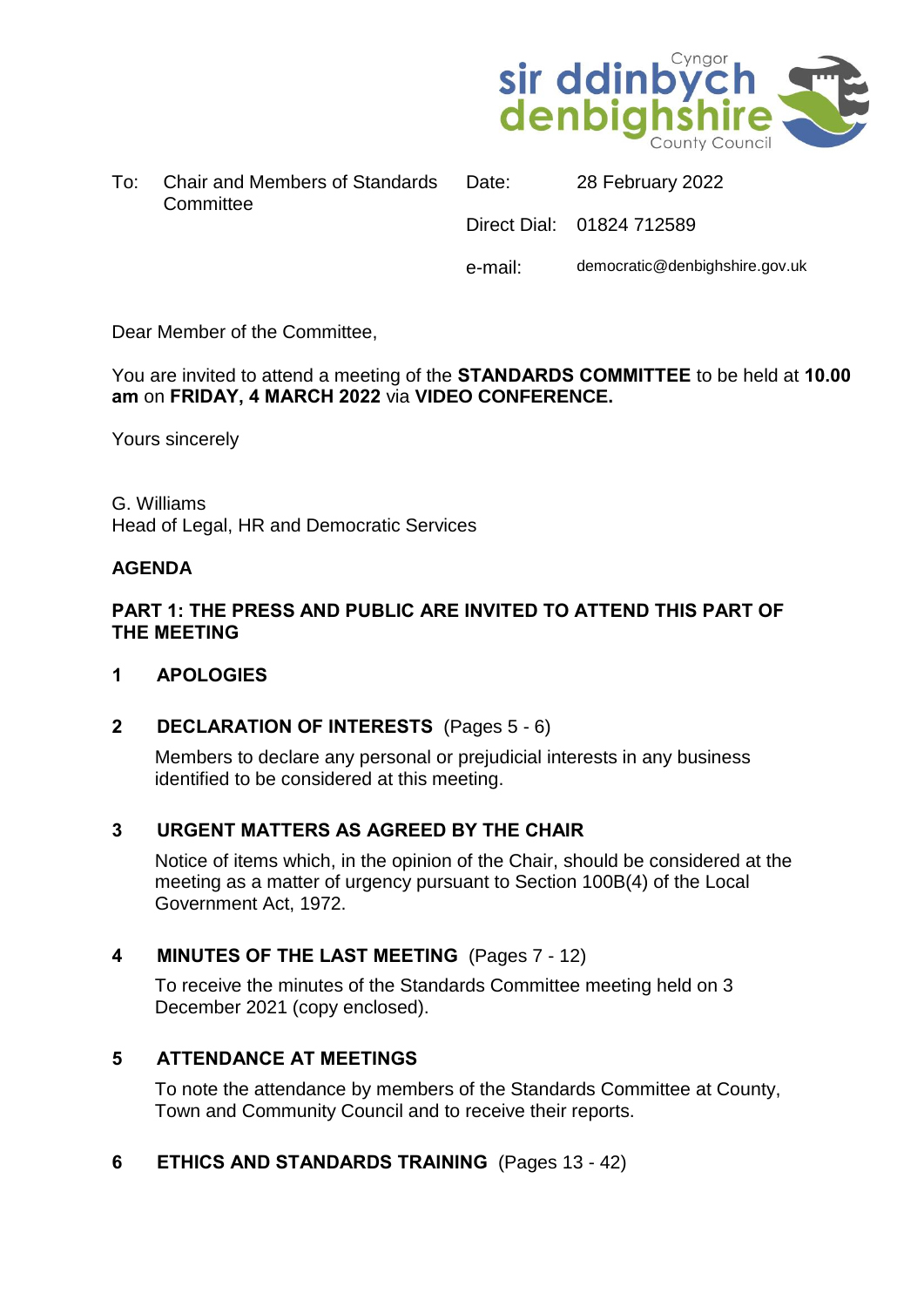To receive a report by the Monitoring Officer regarding about the arrangements that will be made for the training of new and returning members after the Local Government Elections in May 2022 (the Elections) in respect of the Code of Conduct (copy enclosed).

## **7 STANDARDS CONFERENCE 2022** (Pages 43 - 46)

To receive a report by the Monitoring Officer informing the committee on the content Standards Conference held on 9th February 2022 (copy enclosed).

## **8 PROCESS FOR RECRUITING INDEPENDENT MEMBERS OF STANDARDS COMMITTEE** (Pages 47 - 50)

To receive a report by the Monitoring Officer regarding the process for recruiting independent members of Standards Committees (copy enclosed).

## **9 STANDARDS COMMITTEE FORWARD WORK PROGRAMME** (Pages 51 - 54)

To consider the Standards Committee Forward Work Programme (copy attached).

## **10 DATE OF NEXT MEETING**

The next meeting of the Standards Committee is scheduled for the 17<sup>th</sup> June.

#### **PART 2: CONFIDENTIAL ITEMS**

It is recommended in accordance with Section 100A(4) of the Local Government Act 1972, that the Press and Public be excluded from the meeting during consideration of the following item(s) of business because it is likely that exempt information (as defined in paragraph "[12 and 13 of Part 4 of Schedule 12A of the Act would be disclosed.

#### **11 CODE OF CONDUCT - PART 3 LOCAL GOVERNMENT ACT 2000** (Pages 55 - 66)

To consider a confidential report by the Monitoring Officer (copy enclosed) providing an overview of complaints against members lodged with the Public Services Ombudsman for Wales.

#### **MEMBERSHIP**

Independent Members: Mr Ian Trigger (Chair), Julia Hughes (Vice-Chair), Anne Mellor and Peter Lamb

Town/Community Council Member Gordon Hughes

County Councillors Councillor Paul Penlington